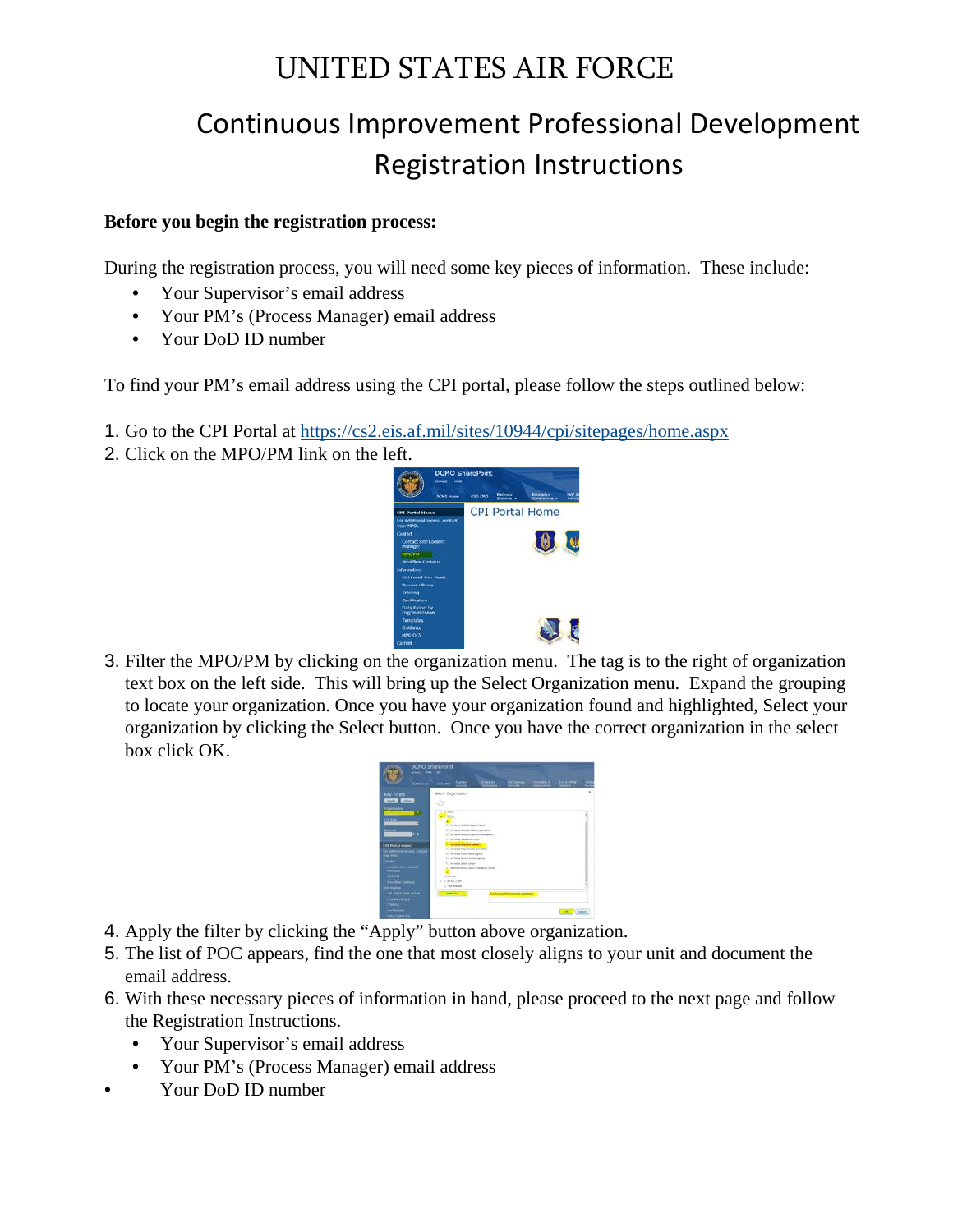# **Continuous Improvement Professional Development Registration Instructions**

1. To access the Self Registration System go to HTTPS://USAF.OPUSWORKS.COM/USAF

2. Enter you .mil email address, accept the license terms and select, "CLICK TO REGISTER."

|                   | Already registered? Click here to login.                                                                                                                                                                                                                                                                                                                                                                                                                                                                        |
|-------------------|-----------------------------------------------------------------------------------------------------------------------------------------------------------------------------------------------------------------------------------------------------------------------------------------------------------------------------------------------------------------------------------------------------------------------------------------------------------------------------------------------------------------|
|                   |                                                                                                                                                                                                                                                                                                                                                                                                                                                                                                                 |
|                   |                                                                                                                                                                                                                                                                                                                                                                                                                                                                                                                 |
|                   |                                                                                                                                                                                                                                                                                                                                                                                                                                                                                                                 |
|                   | <b>U.S. AIR FORCE</b>                                                                                                                                                                                                                                                                                                                                                                                                                                                                                           |
|                   | <b>REGISTRATION</b>                                                                                                                                                                                                                                                                                                                                                                                                                                                                                             |
|                   | This portal is reserved solely for authorized U.S. Air Force personnel.                                                                                                                                                                                                                                                                                                                                                                                                                                         |
|                   | Registration e-mails must contain a MIL or .EDU address.                                                                                                                                                                                                                                                                                                                                                                                                                                                        |
|                   | Unauthorized use of this portal is forbidden under U.S. law. Violators will be prosecuted.                                                                                                                                                                                                                                                                                                                                                                                                                      |
|                   | Registrations are limited to one (1) per e-mail address.                                                                                                                                                                                                                                                                                                                                                                                                                                                        |
|                   | To register, please enter a valid e-mail address below.                                                                                                                                                                                                                                                                                                                                                                                                                                                         |
|                   | drice@usaf.mil                                                                                                                                                                                                                                                                                                                                                                                                                                                                                                  |
|                   | I accept the License Agreement below. I am lawfully permitted to register.                                                                                                                                                                                                                                                                                                                                                                                                                                      |
|                   | <b>CLICK TO REGISTER</b>                                                                                                                                                                                                                                                                                                                                                                                                                                                                                        |
|                   |                                                                                                                                                                                                                                                                                                                                                                                                                                                                                                                 |
|                   | <b>LEARNER LICENSE AGREEMENT</b>                                                                                                                                                                                                                                                                                                                                                                                                                                                                                |
| FROM THIS COURSE. | YOU SHOULD CAREFULLY READ AND ACCEPT THE FOLLOWING TERMS AND CONDITIONS BEFORE USING YOUR 'LEARNER<br>LICENSE ID' TO ACCESS THIS e-LEARNING TRAINING PRODUCT. USING YOUR 'LEARNER ID' INDICATES YOUR ACCEPTANCE OF<br>THESE TERMS AND CONDITIONS. IF YOU DO NOT AGREE WITH THESE TERMS AND CONDITIONS, YOU SHOULD PROMPTLY EXIT                                                                                                                                                                                 |
|                   | 1. GRANT OF LICENSE. In consideration of payment of the License Fee, which is part of the price you or your organization paid for this e-Learning<br>Training Product, you, the Licensee, are granted a non-exclusive, non-transferable LICENSE to use the e-Learning Training Product to train yourself only.                                                                                                                                                                                                  |
|                   | - YOU WILL BE THE ONLY PERSON USING THIS LEARNER LICENSE ID - NO SHARING !!!<br>- YOU WILL ONLY USE THIS LEARNER LICENSE ID FOR YOUR OWN TRAINING PURPOSES.                                                                                                                                                                                                                                                                                                                                                     |
|                   | If you want others, such as students in a class, to have access to the e-Learning Training Product, then you must assure that each person is properly<br>licensed with their own, unique 'Learner License ID'.                                                                                                                                                                                                                                                                                                  |
|                   | 2. OWNERSHIP OF THE e-LEARNING TRAINING PRODUCT. As the Licensee, you only own access to the e-Learning Training Products. The<br>Licensor, owner of the e-Learning Training Product, retains all title, copyright, trademark and other proprietary rights in and to the e-Learning Training<br>Product. This LICENSE is NOT a sale of the e-Learning Training Product or any copy of it. You, the Licensee, obtain only such rights as are provided in<br>this Agreement. You understand and agree as follows: |
|                   | $\mathbf{r}$ and $\mathbf{r}$ and $\mathbf{r}$ and $\mathbf{r}$                                                                                                                                                                                                                                                                                                                                                                                                                                                 |

| Already registered? Click here to login.                                      |
|-------------------------------------------------------------------------------|
|                                                                               |
|                                                                               |
| <b>U.S. AIR FORCE</b>                                                         |
| An authentication e-mail has been sent to drice@usaf.mil                      |
| When it arrives, please folow the instructions in the e-mail.                 |
| Insure it does not get caught in any spam filters.                            |
| If the e-mail does not arrive, you may register your e-mail again to re-send. |
| Please close this page.                                                       |

4. The verification email will contain a link to continue the registration process.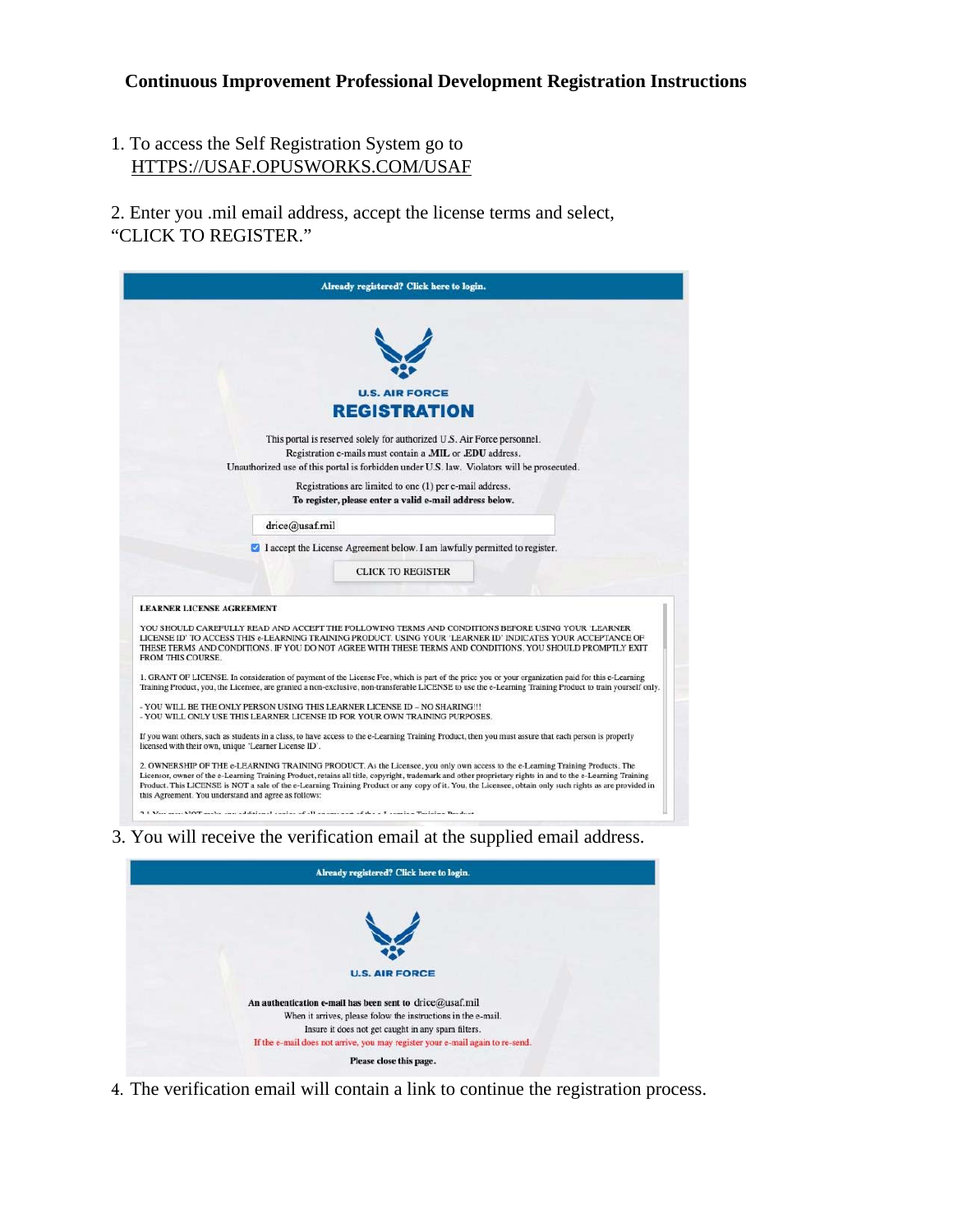|             | <b>U.S. Air Force Verification Letter</b>                                                                                                  |
|-------------|--------------------------------------------------------------------------------------------------------------------------------------------|
| $_{\rm cc}$ | <b>O Customer Care</b><br>O Dan Rice<br>Monday, September 16, 2019 at 5:34 PM<br><b>Show Details</b>                                       |
|             | <b>U.S. Air Force Verification Letter</b><br><b>U.S. AIR FORCE</b>                                                                         |
|             | Please click the following link to verify your e-mail address.<br>https://usaf.opusworks.com/usaf/register.asp?a=483075C8664D85BE105C976_9 |
|             | If the link is not active, please copy and paste it into your browser.                                                                     |

5. Following the link, first select the INSTALLATION you are assigned.

|                          | Already registered? Click here to login.                                                   |
|--------------------------|--------------------------------------------------------------------------------------------|
|                          | <b>EGISTRATION</b>                                                                         |
|                          | This portal is reserved solely for authorized U.S. Air Force personnel.                    |
|                          | Unauthorized use of this portal is forbidden under U.S. law. Violators will be prosecuted. |
|                          |                                                                                            |
|                          | YOUR INSTALLATION: Choose carefully to insure proper reporting.                            |
|                          | You will have an opportunity to review all entries before completing the registration.     |
|                          |                                                                                            |
| Alconbury                |                                                                                            |
| <b>Altus</b>             |                                                                                            |
| Andersen                 |                                                                                            |
| Arnold                   |                                                                                            |
| Atlantic City Mun        |                                                                                            |
| Aviano                   |                                                                                            |
| <b>Bangor Intl</b>       |                                                                                            |
| <b>Barksdale</b>         |                                                                                            |
| Beale                    |                                                                                            |
| Birmingham Shuttl        |                                                                                            |
| <b>Boise Air Termina</b> |                                                                                            |
| <b>Buckley</b>           |                                                                                            |
| Burlington               |                                                                                            |
| CP Murray                |                                                                                            |
| Cannon                   |                                                                                            |
| Channel Islands          |                                                                                            |
| Charleston               |                                                                                            |
| <b>Charlotte Douglas</b> |                                                                                            |
| Cheyenne Ang             |                                                                                            |
| Columbus                 |                                                                                            |

6. Next, follow the choices presented to identify your command.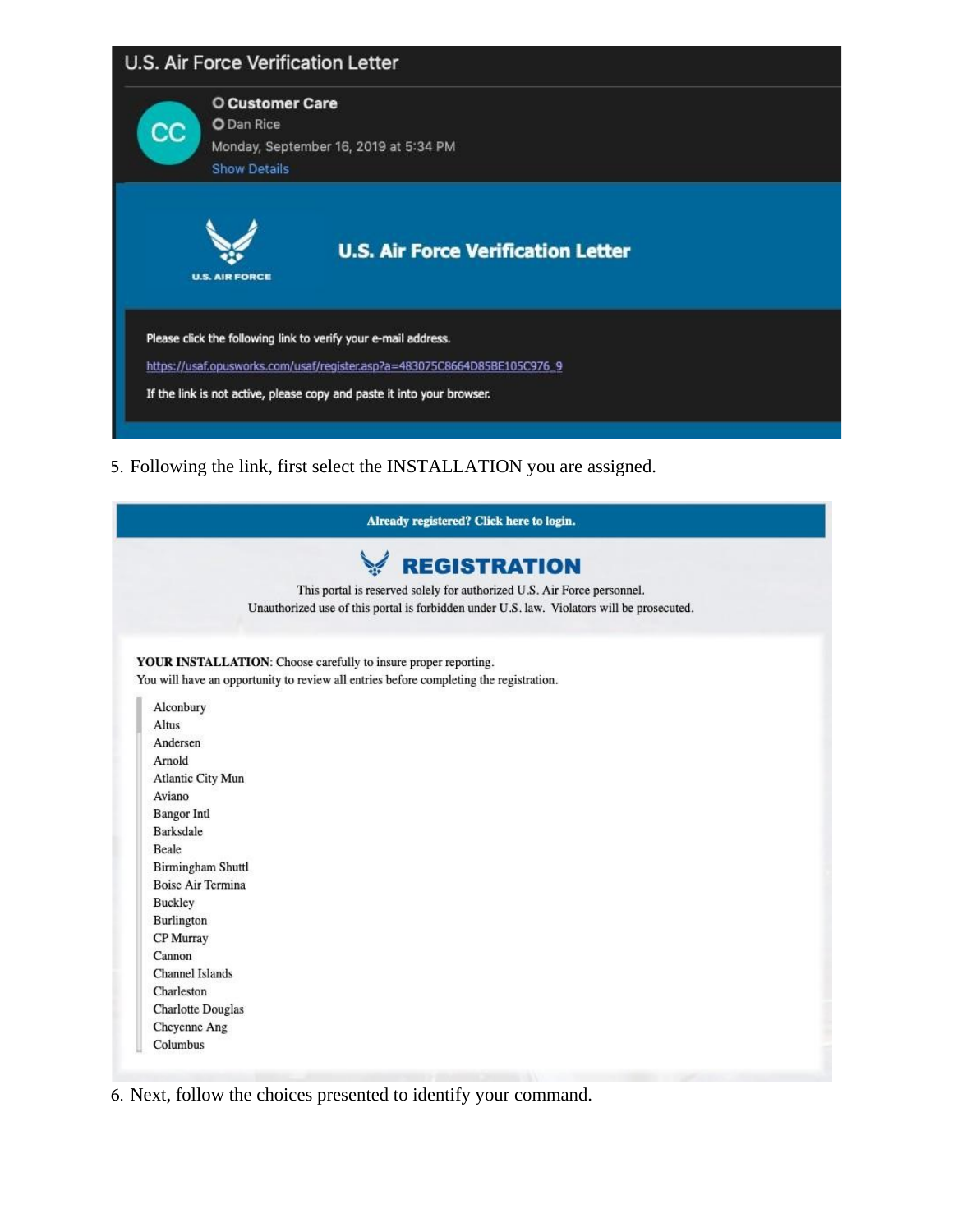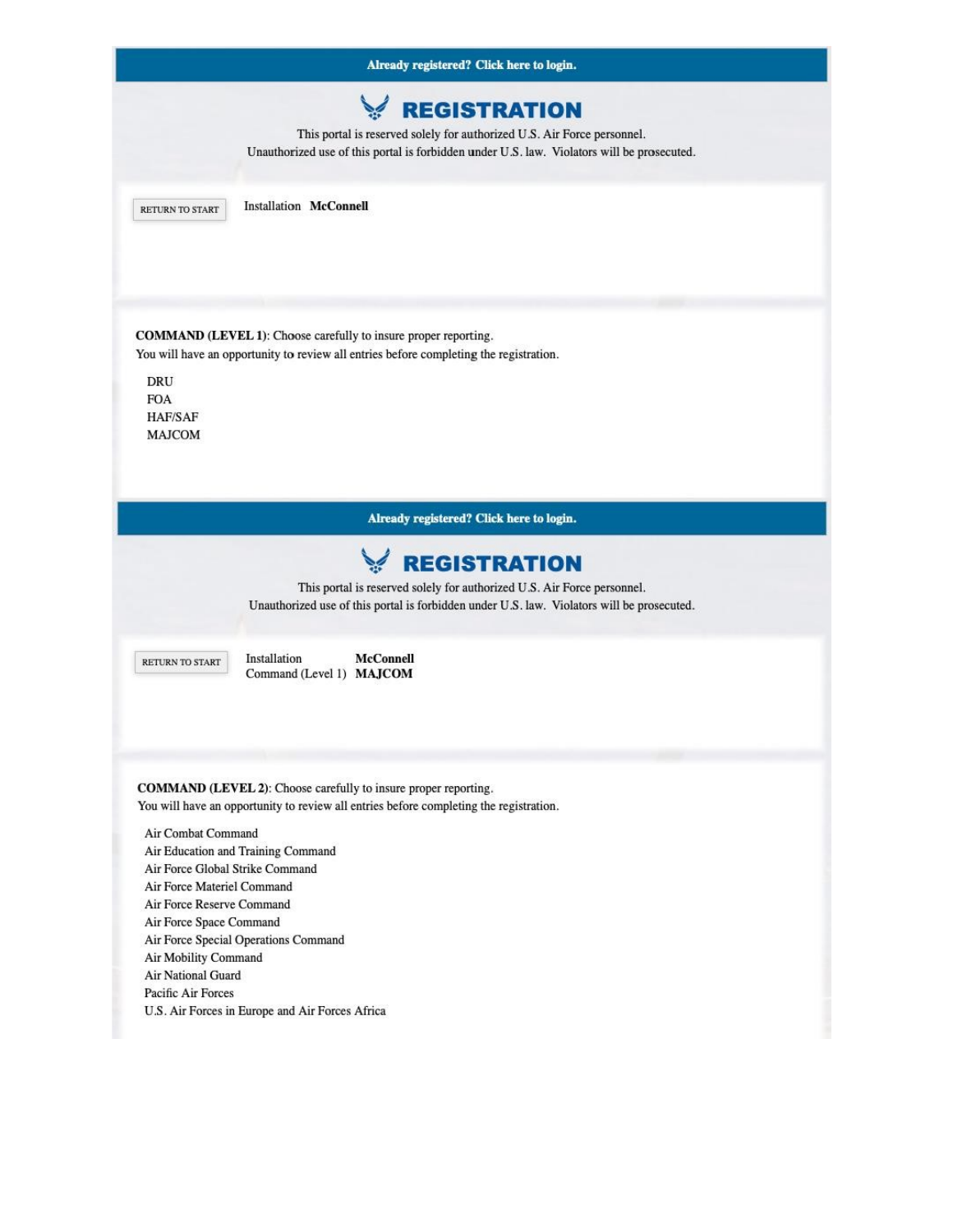

7. With your command selected, please enter the email addresses of your Supervisor and your Wing Process Manager. Then select, "CLICK TO PROCEED."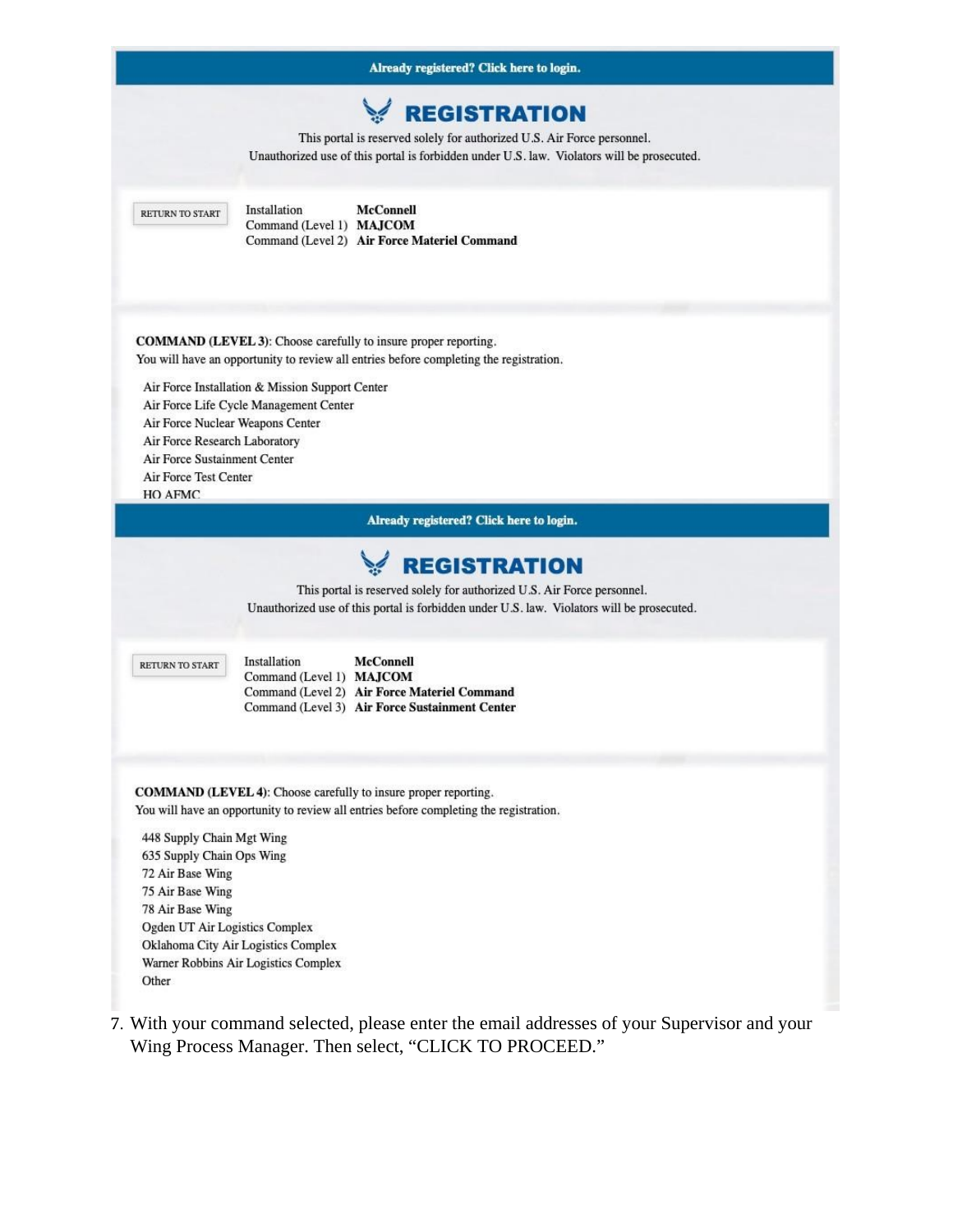|                             | Already registered? Click here to login.                                                                                                                                                             |
|-----------------------------|------------------------------------------------------------------------------------------------------------------------------------------------------------------------------------------------------|
|                             | <b>REGISTRATION</b><br>This portal is reserved solely for authorized U.S. Air Force personnel.<br>Unauthorized use of this portal is forbidden under U.S. law. Violators will be prosecuted.         |
| RETURN TO START             | <b>McConnell</b><br>Installation<br>Command (Level 1) MAJCOM<br>Command (Level 2) Air Force Materiel Command<br>Command (Level 3) Air Force Sustainment Center<br>Command (Level 4) 78 Air Base Wing |
| Supervisor E-mail           | <b>SUPERVISOR and WING PROCESS MANAGER E-MAIL ADDRESS</b><br>You will have an opportunity to review all entries before completing the registration.                                                  |
| Wing Process Manager E-mail |                                                                                                                                                                                                      |
|                             |                                                                                                                                                                                                      |

8. Enter your DOD ID number, First Name, Last Name, Mobile Phone Number. Then select your Wireless Carrier, your preferred method of contact, and contact frequency from the drop down list. Select, "CLICK TO PROCEED."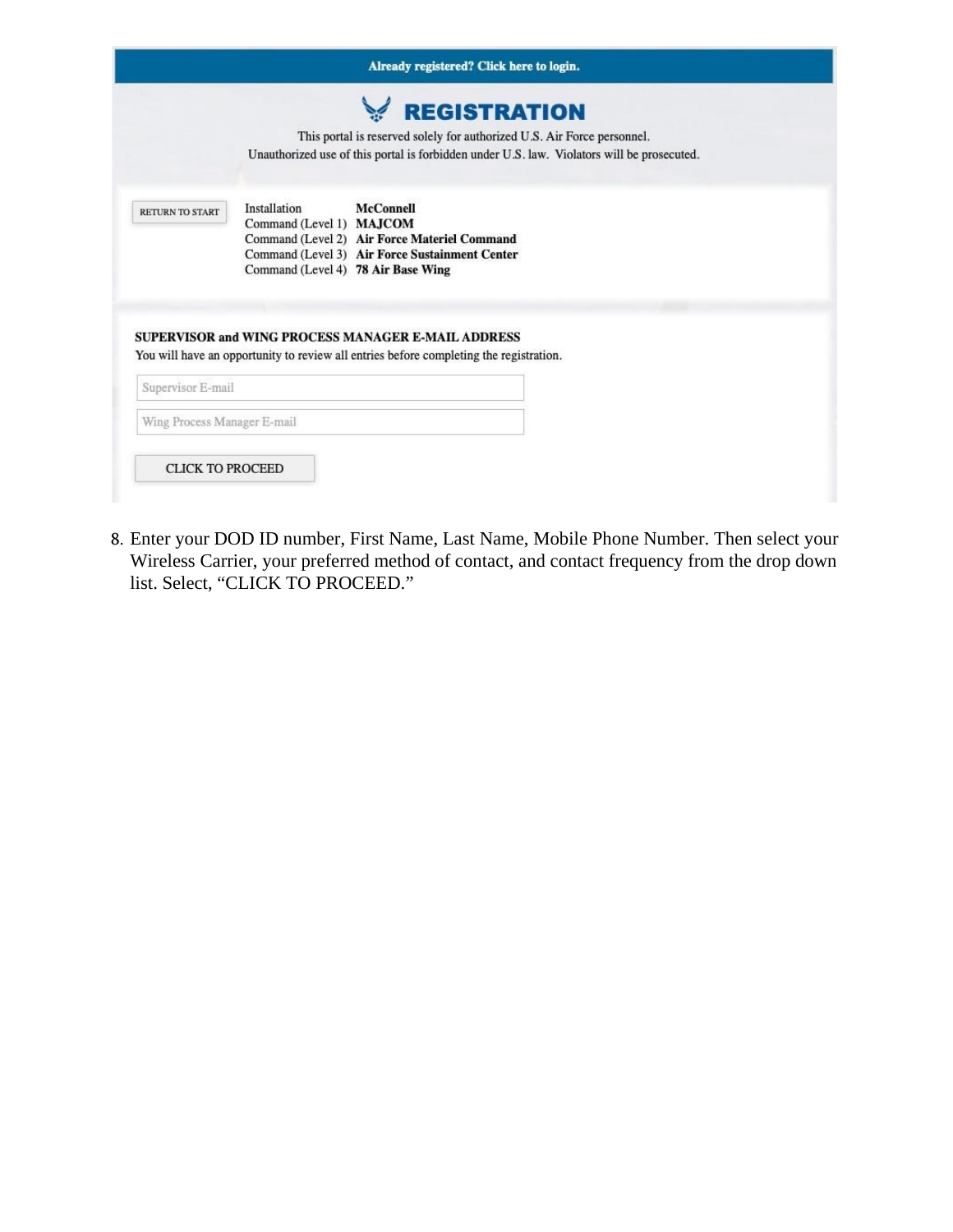|                                                               | Already registered? Click here to login.                                                                                                                                                             |
|---------------------------------------------------------------|------------------------------------------------------------------------------------------------------------------------------------------------------------------------------------------------------|
|                                                               | <b>EGISTRATION</b><br>This portal is reserved solely for authorized U.S. Air Force personnel.<br>Unauthorized use of this portal is forbidden under U.S. law. Violators will be prosecuted.          |
| RETURN TO START                                               | Installation<br><b>McConnell</b><br>Command (Level 1) MAJCOM<br>Command (Level 2) Air Force Materiel Command<br>Command (Level 3) Air Force Sustainment Center<br>Command (Level 4) 78 Air Base Wing |
| YOUR INFORMATION<br>Username: drice@usaf.mil<br>DOD ID Number | You will have an opportunity to review all entries before completing the registration.<br>5                                                                                                          |
| First Name                                                    |                                                                                                                                                                                                      |
| Last Name                                                     |                                                                                                                                                                                                      |
| Telephone                                                     |                                                                                                                                                                                                      |
|                                                               | TELEPHONE CARRIER: Once registered you can test and update your carrier.                                                                                                                             |
| Send NO text messages                                         | $\div$                                                                                                                                                                                               |
|                                                               | How do you want to receive system messages?                                                                                                                                                          |
|                                                               |                                                                                                                                                                                                      |
| E-mail and Mobile $\div$                                      |                                                                                                                                                                                                      |
|                                                               | How often do you want to receive system messages?                                                                                                                                                    |
| Immediately                                                   | $\div$                                                                                                                                                                                               |
| <b>CLICK TO PROCEED</b>                                       |                                                                                                                                                                                                      |

9. Next, you will select a Training Class from those available on the menu. If you have been trained prior and would simply like access to all the Training Modules, select the, "Register for independent module completion" option.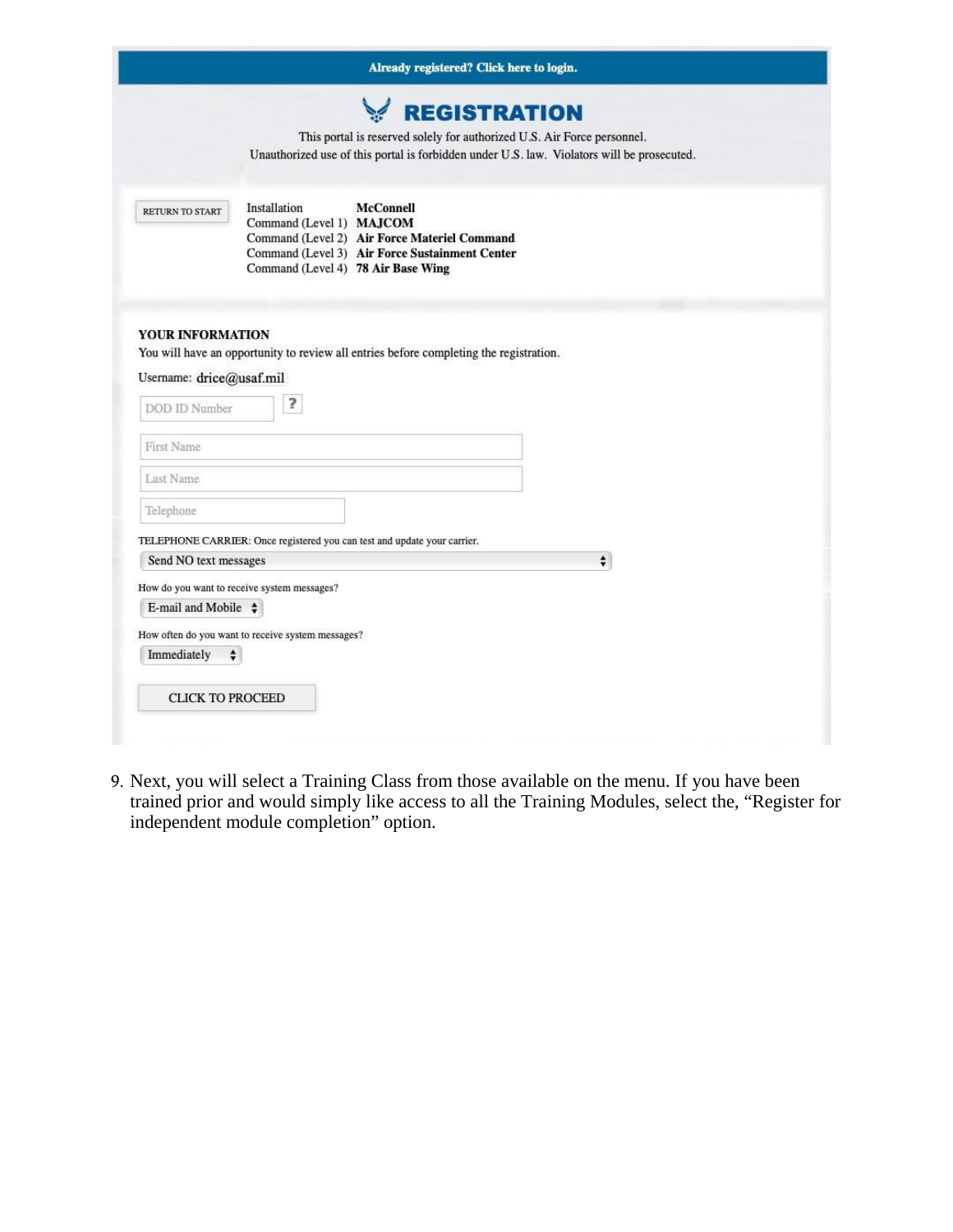# **REGISTRATION**

This portal is reserved solely for authorized U.S. Air Force personnel. Unauthorized use of this portal is forbidden under U.S. law. Violators will be prosecuted.

Register for independent module completion.

#### **REGISTER FOR A CLASS**

You will have an opportunity to review all entries before completing the registration.

#### **USAF Green Belt - Wave 1**

Available for registration until Thursday, October 03, 2019.

Class Start Date Thursday, October 03, 2019 Class End Date Sunday, December 06, 2020

Already registered? Click here to login.

### $_{10}$  Review all vour selection. If necessary, you may start your selections over at this time. If you are satisfied with your selection, click the. **"REGISTER** NOW" button.

## **REGISTRATION**

This portal is reserved solely for authorized U.S. Air Force personnel. Unauthorized use of this portal is forbidden under U.S. law. Violators will be prosecuted.

#### **FINAL REVIEW**

#### Insure the following are correct then click REGISTER NOW. If any information is incorrect, please click RETURN TO START.

An e-mail will be sent with your temporary password.

Name **Daniel Rice** drice@usaf.mil Username DOD ID Number 1234567890 Telephone 7705521794 Verizon Carrier Message Type E-mail and Mobile Message Timing Immediately Installation McConnell Command (Level 1) **MAJCOM** Command (Level 2) Air Force Materiel Command Command (Level 3) Air Force Sustainment Center Command (Level 4) 78 Air Base Wing Supervisor E-mail Tilizood @ opturnrocks.com Wing Process Manager E-mail and the book and the book Class Name USAF Green Belt - Wave 1 REGISTER NOW RETURN TO START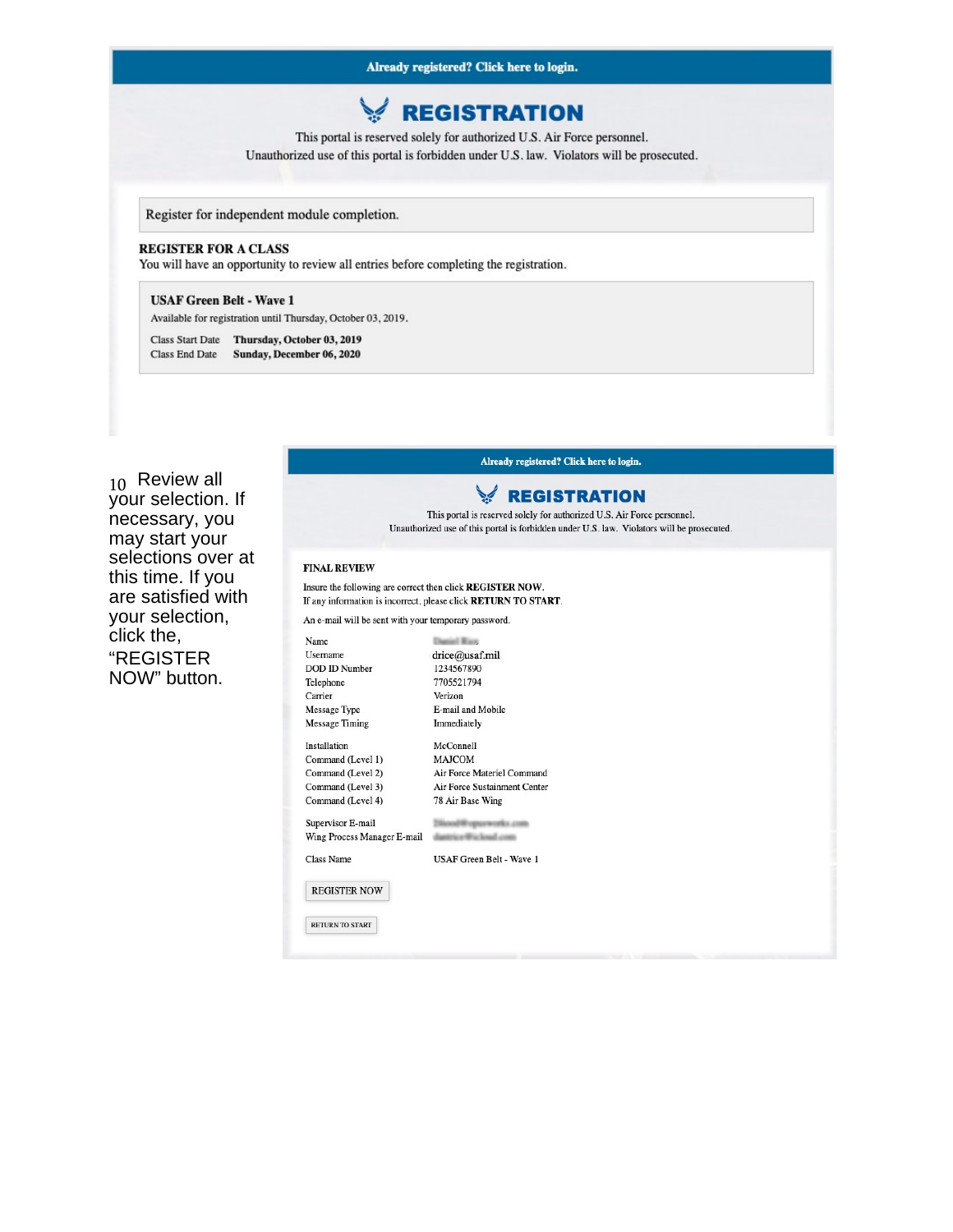11. Confirm your decision to register.



will be confirmed and an email sent to your provided email address.

**EGISTRATION** This portal is reserved solely for authorized U.S. Air Force personnel. Unauthorized use of this portal is forbidden under U.S. law. Violators will be prosecuted. YOU HAVE SUCCESSFULLY REGISTERED An e-mail has been sent with your temporary password and a link to the system. Please close this window.

13. You will receive a confirmation email with a link to the Training Portal, your User Name, and your temporary Password. Once you have logged into the USAF Portal, please click on Menu and then "My Account" to change your password.